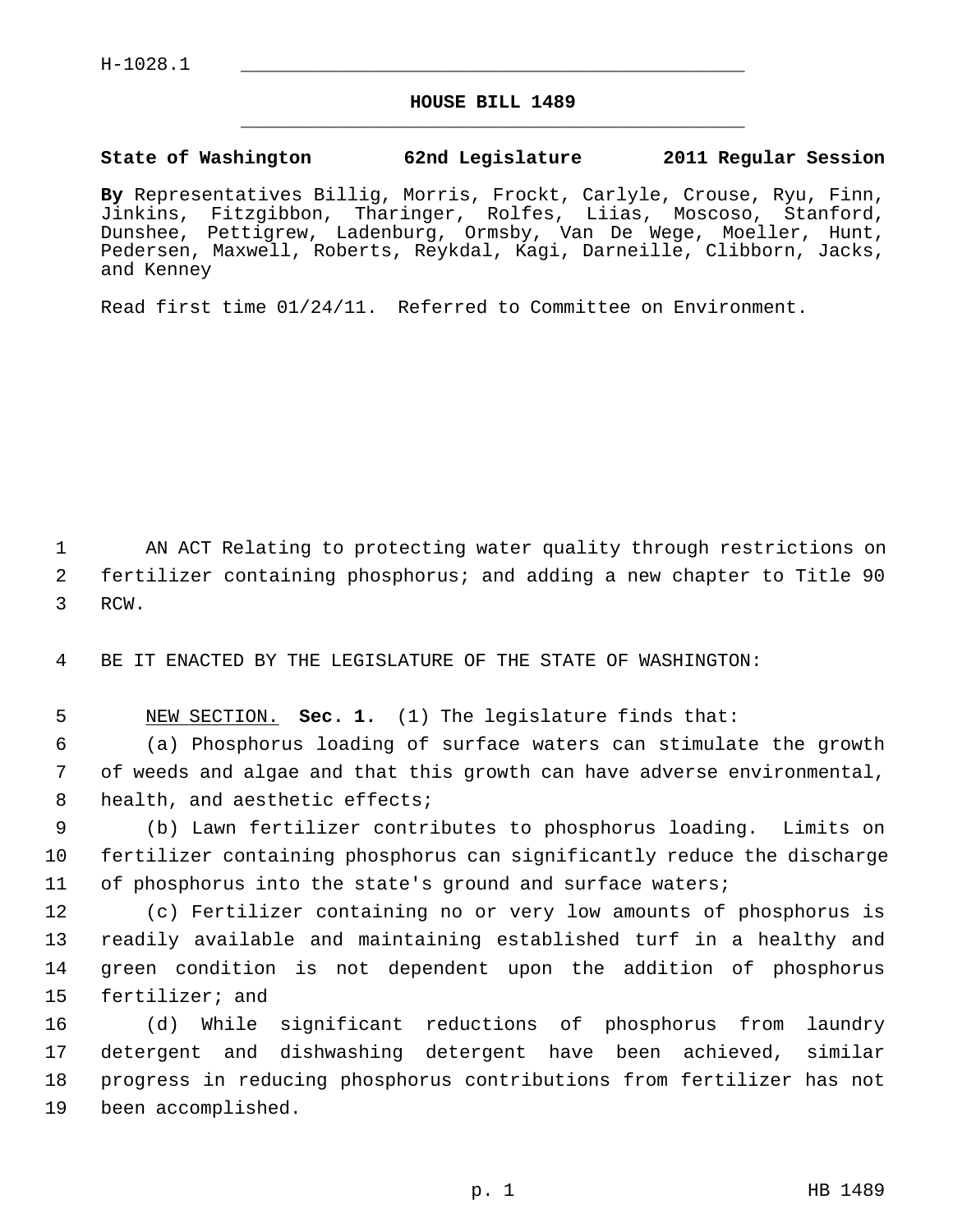1 (2) It is the intent of the legislature that this chapter 2 significantly limit the use of fertilizer containing the plant nutrient 3 phosphorus.

 4 NEW SECTION. **Sec. 2.** The definitions in this section apply 5 throughout this chapter unless the context clearly requires otherwise.

6 (1) "Department" means the department of ecology.

7 (2) "Director" means the director of the department.

 8 (3) "Fertilizer" has the same meaning as the term "commercial 9 fertilizer" as defined in RCW 15.54.270. However, the term 10 "fertilizer" does not include the following:

11 (a) Materials including, but not limited to, substances containing 12 phosphorus derived solely from natural organic sources;

13 (b) Manipulated animal or vegetable manure; and

14 (c) Compost biosolids, or products derived from compost biosolids, 15 that are regulated under chapter 70.95 or 70.95J RCW or rules adopted 16 under those chapters.

17 (4) "Impervious surface" includes a highway, street, sidewalk, 18 parking lot, driveway, or other artificial surface that prevents 19 infiltration of water into the soil.

20 (5) "Turf" means land, including residential property and publicly 21 owned land, that is planted in closely mowed, managed grass. However, 22 "turf" does not include pasture, land used to grow grass for sod, or 23 any other land used for agricultural production or a residential 24 vegetable or flower garden.

25 NEW SECTION. **Sec. 3.** (1) Except as otherwise provided in section 26 4 of this act, after January 1, 2013, a person may not apply fertilizer 27 that is labeled as containing phosphorus.

28 (2) A person may not apply fertilizer containing phosphorus, 29 manipulated animal or vegetable manure, or biosolids product to turf 30 when the ground is frozen.

31 (3)(a) No person may intentionally apply fertilizer containing 32 phosphorus, manipulated animal or vegetable manure, or biosolid product 33 to an impervious surface.

34 (b) If a person accidentally applies fertilizer containing 35 phosphorus, manipulated animal or vegetable manure, or biosolid product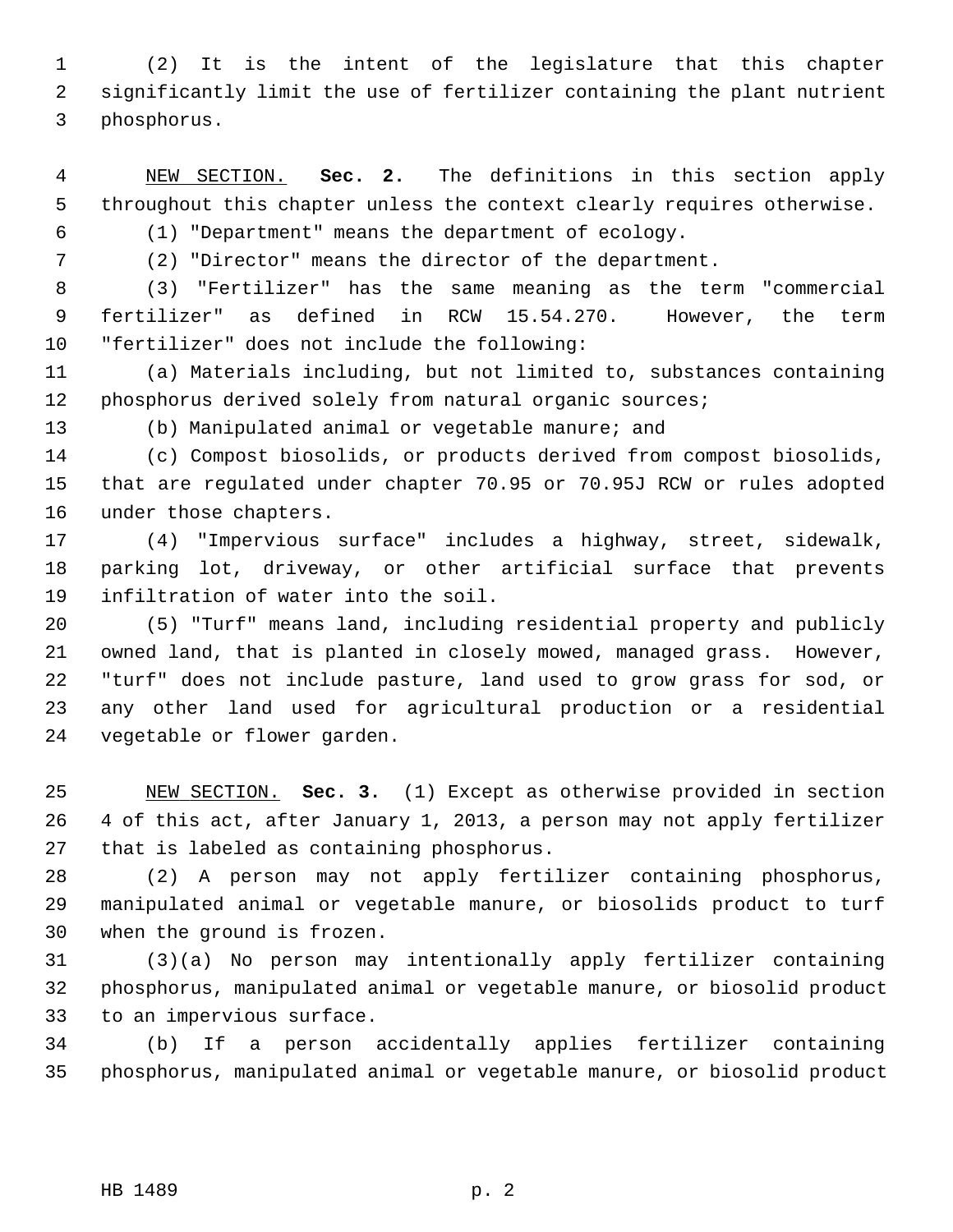1 to an impervious surface, he or she must immediately contain the 2 applied material and either:

3 (i) Legally apply the material to another legal site; or

 4 (ii) Return the material to the original container or another 5 appropriate container.

 6 NEW SECTION. **Sec. 4.** Section 3(1) of this act does not apply in 7 the following instances:

 8 (1) The application of fertilizer for the purpose of establishing 9 grass, using either seed or sod, during the growing season in which 10 grass is established;

11 (2) The application of fertilizer for agricultural uses or 12 residential and public flower and vegetable garden uses; or

13 (3) The application of fertilizer to an area if the soil in the 14 area is deficient in phosphorus. The phosphorus deficiency must be 15 demonstrated through laboratory test results, or other turf specialist 16 certification, performed within the three years previous to the 17 application that indicates the level of available phosphorus in the 18 soil to be insufficient to support healthy turf growth. In addition, 19 the test results or certification, and the application rate, must be 20 consistent with standards set by the best available science in 21 consultation with the Washington State University extension service.

22 NEW SECTION. **Sec. 5.** (1) Except as otherwise provided in this 23 section, no person may sell at retail fertilizer that is labeled as 24 containing phosphorus.

25 (2) The retail sale of fertilizer that is labeled as containing 26 phosphorus is allowed if the purchaser indicates that the fertilizer is 27 intended for the following purposes:

28 (a) The establishment of grass, using either seed or sod, during 29 the growing season in which the purchaser began establishing the grass;

30 (b) Application to an area if the soil in the area is deficient in 31 phosphorus, as shown by a soil test performed no more than thirty-six 32 months before the application by a laboratory that is certified by the 33 department to conduct tests for soil phosphorus; or

34 (c) Application to pasture, land used to grow grass for sod, or any 35 other land used for agricultural production.